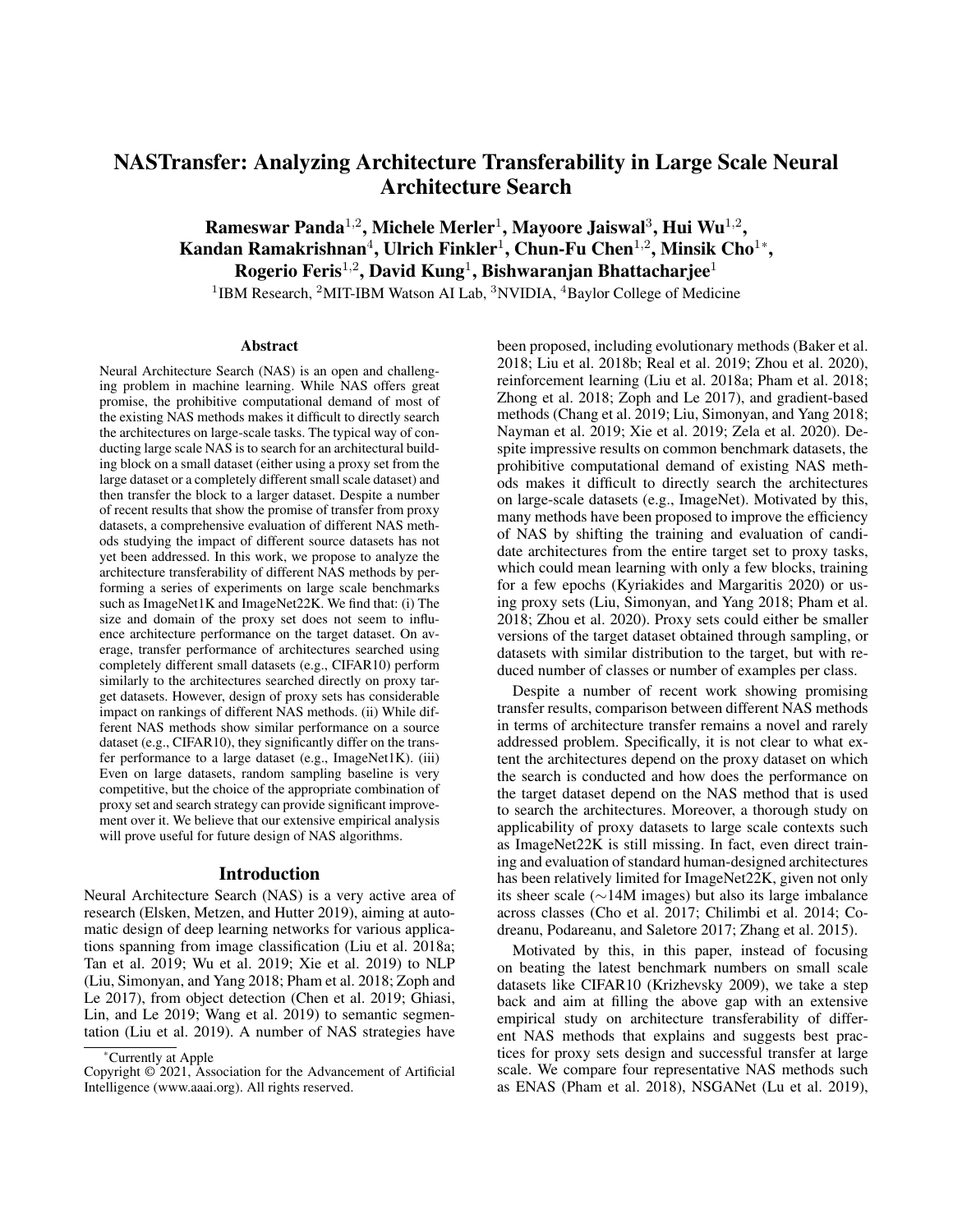NAO (Luo et al. 2018) and DARTS (Liu, Simonyan, and Yang 2018) using the commonly used DARTS search space on six diverse datasets, MIT67 (Quattoni and Torralba 2009), FLOWERS102 (Nilsback and Zisserman 2008), CI-FAR10 (Krizhevsky 2009), CIFAR100 (Krizhevsky 2009), ImageNet1K (Deng et al. 2009) and ImageNet22K (Russakovsky et al. 2015), to analyze their transfer performance under different settings. Our findings suggest that transfer performance of architectures searched using completely different small datasets perform similarly to the architectures searched directly on proxy target datasets (e.g., CIFAR10 proves to be a valuable dataset for transferring architectures to ImageNet22K). Reliably good search for large scale datasets can be performed on proxy sets even smaller than two orders of magnitude with respect to the target ones.

Furthermore, we show that (a) While different NAS methods show similar performance on a source dataset, they significantly differ on the transfer performance to a large dataset. (b) Even on large datasets, random sampling remains a strong baseline to surpass, but the choice of the appropriate combination of proxy set and search strategy can provide significant improvement over it.

## Related Work

Neural Architecture Search. Neural Architecture Search has attracted intense attention in recent years. Typically, a NAS algorithm first defines a search space and then employs a search strategy within that space. During the search phase, some evaluation criteria are chosen to rank the relative performance of possible architecture candidates (Elsken, Metzen, and Hutter 2019; Yu et al. 2020). Recent studies (Dong and Yang 2020; Li and Talwalkar 2019; Yang, Esperança, and Carlucci 2020; Ying et al. 2019) have shown that performance is highly dependent on the elaborately designed search space, within which the difference between different search strategies results less significant than initially thought, especially when compared to random search (Li and Talwalkar 2019; Yang, Esperança, and Carlucci 2020). On the other hand, the search phase for candidate architectures within the search space highly influences the efficiency of a NAS algorithm. The original reinforcement learning based method (Zoph and Le 2017), for example, required hundreds of GPUs in order to evaluate and rank each proposed architecture. Different methods have been proposed to reduce the search and evaluation costs, including microsearch of primary building cells (Zhong et al. 2018; Zoph et al. 2018), prediction of candidate architectures performance based on learning curves (Baker et al. 2018; Finkler et al. 2020) or surrogate models (Liu, Simonyan, and Yang 2018), and parameter sharing between child models (Bender et al. 2018; Brock et al. 2018; Liu, Simonyan, and Yang 2018; Pham et al. 2018; Zela, Siems, and Hutter 2020).

Architecture Transferability. Most NAS approaches usually perform well when searching an architecture for a specific dataset and/or task, but have a hard time generalizing. In order to overcome the computational burden of running NAS searches for every new target domain, methods have been developed for joint training and efficient transfer of prior knowledge between multiple search spaces and tasks (Borsos, Khorlin, and Gesmundo 2019; Wistuba 2019; Lu et al. 2020). Some methods obtain transferability based on meta-learning (Lian et al. 2020) or learning general supernets from which specialized subnets can be sampled without any additional training (Lu et al. 2020). Other approaches search for the best cell on a small proxy dataset and then trasnfer to the large target dataset by stacking together more copies of this cell, each with their own parameters to design a convolutional architecture (Zoph et al. 2018). In this work, we focus on the latter type of approaches and investigate their applicability at large scale.

NAS Proxies. Although recent NAS methods (Liu et al. 2018a; Liu, Simonyan, and Yang 2018; Pham et al. 2018) improve the search efficiency to some extent, the search process is still time-consuming and requires vast computation overhead when searching in a large search space since all network candidates need to be trained and evaluated. Differentiable approaches such as DARTS (Liu, Simonyan, and Yang 2018) require high GPU memory consumption, which still makes direct search on large dataset prohibitive. A widely used approach to address efficiency in NAS methods is to search for an architectural building block on a small dataset (either using a proxy set from the large dataset or a completely different small scale dataset) and then transfer the block to the larger dataset by replicating and stacking it multiple times in order to increase network capacity according to the scale of the dataset. While proxy sets have been largely used to expand search results from small (CI-FAR10, CIFAR100) to mid-size (ImageNet1K) datasets, and some works have been able to perform search on mid size datasets (Cai, Zhu, and Han 2019), a study of their applicability to large scale datasets is still missing. In this work, we offer a detailed and extensive study of the effects of proxy sets on network transferability to large scale targets. We hope this will contribute to an established protocol of reproducibility when studying NAS algorithms going from small-to-medium proxies to large scale target datasets.

## NASTransfer Benchmark

In this section, we discuss the details about our proposed NASTransfer benchmark, in terms of datasets, methods and evaluation metric used to compare different methods.

Objective. Our goal is to provide diagnostic information on the architecture transfer performance of different NAS methods and proxy sets for large scale NAS, which can be potentially used for better designs of future NAS algorithms. We adopt a common search space and training protocol to avoid the effect of the manually engineered tricks and search space widely used in different NAS methods.

Datasets and Proxy Sets. We select six diverse and challenging computer vision datasets in image classification, namely MIT67 (Quattoni and Torralba 2009), FLOW-ERS102 (Nilsback and Zisserman 2008), CIFAR10 and CI-FAR100 (Krizhevsky 2009), ImageNet1K (Deng et al. 2009) and ImageNet22K (Russakovsky et al. 2015) to evaluate the performance of different methods. While most of the existing analysis on NAS (Yang, Esperança, and Carlucci 2020;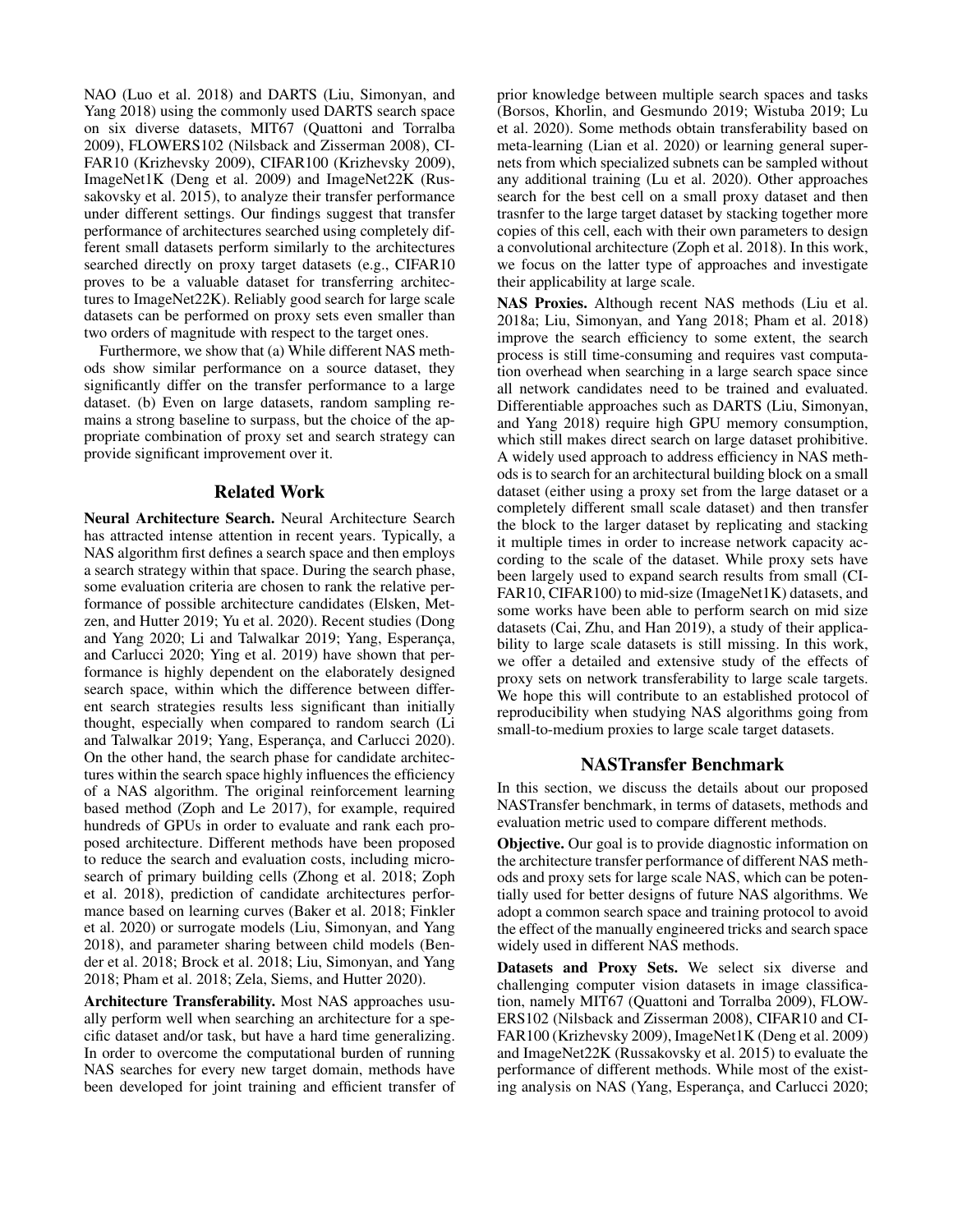Zela, Siems, and Hutter 2020; Ying et al. 2019; Dong and Yang 2020) focus on small scale datasets such as CIFAR10, we show large-scale experiments on the ImageNet22K (Russakovsky et al. 2015) dataset that contains over 14 million labeled high-resolution images belonging to around 22K different categories. The ImageNet22K dataset skew is reflective of real world tasks and provides a natural testbed for our method when comparing training sets of different sizes.

As proxy sets for the larger datasets, we employed not only small-scale datasets such as CIFAR10, but also sampled subsets of ImageNet1K and ImageNet22K directly. Namely, we investigated the proxies listed in Table 1, which are of two types: randomly selected and uniformly selected. For random selection, we picked a list of *N* classes and used all of their images. In uniform selection we were interested in maintaining the overall distribution of examples for all classes in the dataset, therefore we sorted classes by their number of images and then uniformly sampled in order to obtain the desired number of classes *N* in the subset. In order to maintain the order of magnitude consistent across multiple proxies, we then took the same fraction of images from every class, ensuring that the total would meet the requirement and at the same time maintain the overall distribution intact. This is particularly important when designing a proxy set for a non-uniform, imbalanced distribution such as the one of ImageNet22K. For example ImageNet22K Proxy 2 was designed to have the same overall distribution of the full dataset, but the same number of images of ImageNet22K Proxy 1. In order to do so, we sampled 0.97% of images from each class in the dataset, and eliminated classes for which only one image remained for training or validation, thus keeping only approximately 13k classes out the the 22k total. For ImageNet22K Proxy 3 instead we uniformly picked 100 classes whose total number of images would be the same as ImageNet22K Proxy 1. We split each of those datasets into a training, validation and testing subsets with proportions 40/40/20 and use standard data pre-processing and augmentation techniques.

Methods and Search Space. We compare four representative NAS methods: DARTS (Liu, Simonyan, and Yang 2018), ENAS (Pham et al. 2018), NSGANet (Lu et al. 2019) and NAO (Luo et al. 2018), including the random sampling (Yang, Esperança, and Carlucci 2020) baseline. We choose these methods as they have a reasonable search time, specifically under 4 GPU-days on CIFAR10 dataset. We perform micro-search at cell level within the DARTS search (Liu, Simonyan, and Yang 2018):  $3 \times 3$  and  $5 \times 5$  separable convolutions,  $3 \times 3$  and  $5 \times 5$  dilated separable convolutions,  $3\times3$  max pooling,  $3\times3$  average pooling, identity, and zero. All operations are of stride one (if applicable) and the convolved feature maps are padded to preserve their spatial resolution. ReLU-Conv-BN order are used for convolutional operations, and each separable convolution is always applied twice. Note that our NASTransfer benchmark has a fixed search space and hence provides a unified benchmark for analyzing transferability of different NAS algorithms.

Training and Evaluation Protocol. NAS algorithms traditionally work in two phases: first *search*, in which the

Table 1: Proxy sets used in our experiments. In Uniform selection the distribution of examples is reflective, although in smaller scale, of the overall distribution of the entire dataset. This is of particular relevance for ImageNet22K, where images are not uniformly distributed over classes.

| Set<br>Name         | Selection<br>Method | Number of<br>Classes | Number of<br>Train. Images | Number of<br>Val. Images |  |
|---------------------|---------------------|----------------------|----------------------------|--------------------------|--|
| <b>MIT67</b>        | All                 | 67                   | 5K                         | 1.4K                     |  |
| FLOWERS102          | All                 | 102                  | 6.5K                       | 1.7K                     |  |
| CIFAR10             | All                 | 10                   | 50K                        | 10K                      |  |
| CIFAR100            | All                 | 100                  | 50K                        | 10K                      |  |
| ImageNet1K Proxy 1  | Random              | 100                  | 128K                       | 5K                       |  |
| ImageNet1K Proxy 2  | Random              | 200                  | 258K                       | 10K                      |  |
| ImageNet1K Proxy 3  | Random              | 300                  | 384K                       | 15K                      |  |
| ImageNet1K Proxy 4  | Random              | 200                  | 128K                       | 5Κ                       |  |
| ImageNet1K Proxy 5  | Uniform             | 1.000                | 128K                       | 5Κ                       |  |
| ImageNet22K Proxy 1 | Random              | 100                  | 35K                        | 35K                      |  |
| ImageNet22K Proxy 2 | Uniform             | 13.377               | 35K                        | 35K                      |  |
| ImageNet22K Proxy 3 | Uniform             | 100                  | 35K                        | 35K                      |  |
| ImageNet1K          | All                 | 1.000                | 1.2M                       | 50K                      |  |
| ImageNet22K         | All                 | 21.841               | 7.5M                       | 7M                       |  |

best architecture is determined based on the search algorithm employed, and second *augmentation*, which consists in training from scratch the model selected during the search phase. We choose the search hyperparameters as close as possible to the ones reported in the original papers. Experiments on all datasets use the same hyperparameters except the number of training epochs. For augmentations, we use cross entropy loss, SGD optimizer with learning rate 0.025, momentum 0.9, seed 2, initial number of channels 36, and gradient clipping set at 5. The impact of the seed was investigated in one ablation study for all methods in Table 3. While different augmentation strategies haven shown to be effective in improving the results, we did not use any such data augmentation strategy or other learning tricks to make a fair comparison among different NAS methods. We provide the effect of different augmentation strategies such as Drop path (Larsson, Maire, and Shakhnarovich 2017), Auxiliary towers (Xie et al. 2019) and Cutout (DeVries and Taylor 2017) in the supplementary material which shows that these widely used augmentation strategies have a larger impact on small datasets, but fails to provide consistent improvements on large datasets. The number of cells was fixed to 20 for all experiments and the number of training epochs per dataset was set to 600, 600, 600, 600, 120 and 60 for augment runs on MIT67, FLOWERS102, CIFAR10, CI-FAR100, ImageNet1K and ImageNet22K, respectively. All searches were performed on a single GPU, while augment runs were done on single GPU for CIFAR10 and CIFAR100. We use a minimum of 8 to a maximum of 96 GPUs for ImageNet1K and ImageNet22K augmentation experiments.

Metrics. Following (Yang, Esperança, and Carlucci 2020), we compute both Top-1 classification accuracy of augmentation runs on target datasets as a metric of performance for each method, and relative improvement (RI) over a random sampling baseline, which is computed as  $RI = 100 \times$  $\frac{Acc_m - Acc_r}{Acc_r}$ , where  $Acc_m$  and  $Acc_r$  represent Top-1 accuracy of the search method and random sampling, respectively. RI provides a measure of the quality of each search strategy alone, since both searched and randomly sampled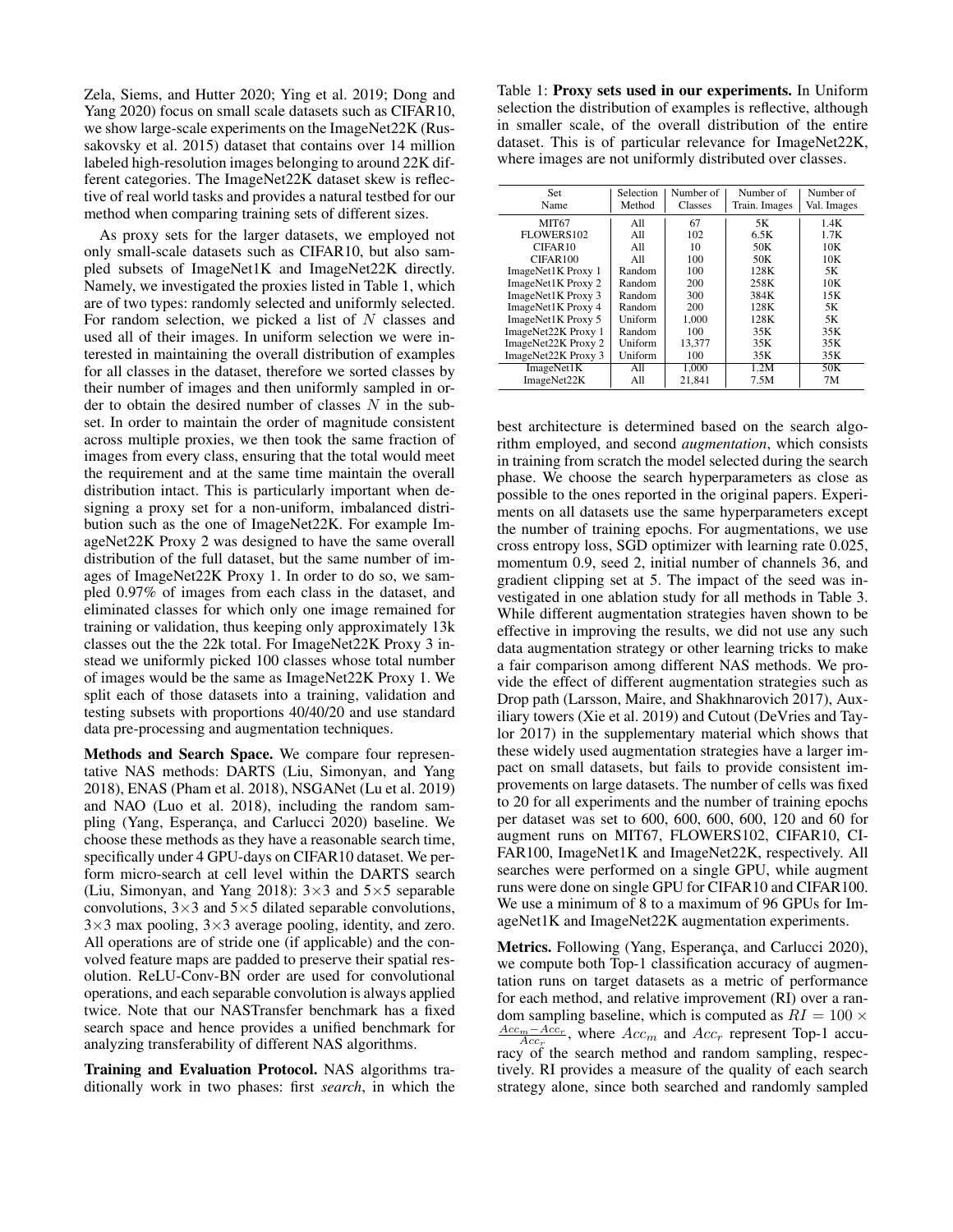

Figure 1: Architecture transfer performance on large datasets. The the overall size of the proxy set is not an important factor for trasferability. CIFAR10 proves to be a valuable proxy set for both ImageNet1K and ImageNet22K. Best viewed in color.

architectures share the same search space and training protocol. A good general-purpose NAS method is expected to yield *RI >* 0 consistently over different searches and across different sub tasks. Note that this comparison is not against random search, but rather against random sampling, i.e., the average architecture of the search space. In our experiments, we compute *Acc<sup>r</sup>* as the average of augmentation runs over *N* randomly sampled architectures.

## Results & Analysis

In this section, we provide detailed analysis on the architecture transfer performance of various NAS methods under different proxy sets, comparison with the random sampling baseline and effect of hyperparameters on the performance of different NAS methods.

Transferring Architectures. Despite recent efforts to significantly improve the speed of search algorithms, performing direct search on large scale target datasets remains prohibitive, unless extremely powerful resources are utilized. For example for NSGANet, the search times on CIFAR10 and CIFAR100 with single-GPU is 96 GPU-hours on average, while single-GPU direct search on ImageNet1K Proxy 1 would take almost two months (which we estimated based on the progress of a four days long run on CIFAR), over one year and half on the full ImageNet1K and approximately 19 years on ImageNet22K. Even the fastest search method we analyzed, ENAS (0*.*375 days for CIFAR10), would require over one year on ImageNet22K. Therefore the need for effective, small-scale proxy sets that could provide a ranking of searched architectures which remains consistent when transferring to the target large scale datasets becomes crucial. But, how to properly select a proxy-set? From Figure 1, we observe that the size of the proxy set does not influence the effectiveness of an architecture searched on it and then transferred to a vastly larger set. In fact, even architectures searched on the very small FLOWERS102 and MIT67 sets, with less than 10K images, yield actually better results than searches on CIFAR100 for all search strategies. Only DARTS performs better with search on CIFAR10 than the smaller datasets. It is interesting to see that for most search methods transferring to ImageNet1K from CI-FAR10 is more effective than transferring from CIFAR100. The overall number of images in CIFAR10 and CIFAR100 is the same, but the number of examples per class is 5*,* 000 for the former and only 500 for the latter (half of the ImageNet1K distribution). When comparing the two CIFAR datasets, ENAS seems to privilege a smaller number of examples per class, while DARTS shows an opposite trend.

We also notice how the domain of the proxy set does not seem to influence architecture performance on the target dataset. Intuitively, one would think that a proxy set built from a subset of the target dataset (ImageNet1K Proxy 1 in the Figure, on the right) will yield better results than a proxy set coming from a different dataset (CIFAR10). That appears not to be the case for the target dataset ImageNet22K, as shown in Figure 1 on the right. While both CIFAR10 and ImageNet contain images of natural scenes, there is still a significant difference in terms of image subjects and even resolution. Nonetheless, CIFAR10 proves to be a valuable proxy set for large-scale datasets like ImageNet22K.

Direct Search using Proxy Sets. In order to determine the benefit of employing proxy sets directly sampled from the target datasets for architecture search, we compared the performance of the searched architectures versus randomly sampled ones for each of the target datasets. For each method, including random sampling, search was conducted five times, and the resulting mean and standard deviations of the five runs are reported in Figure 2. We observe that for medium scale, uniformly distributed datasets such as ImageNet1K, the rankings of search strategies remains unaffected by proxy set design as DARTS is the best performing method, followed by ENAS and NAO. The number of classes and examples in the proxy set does not bring no-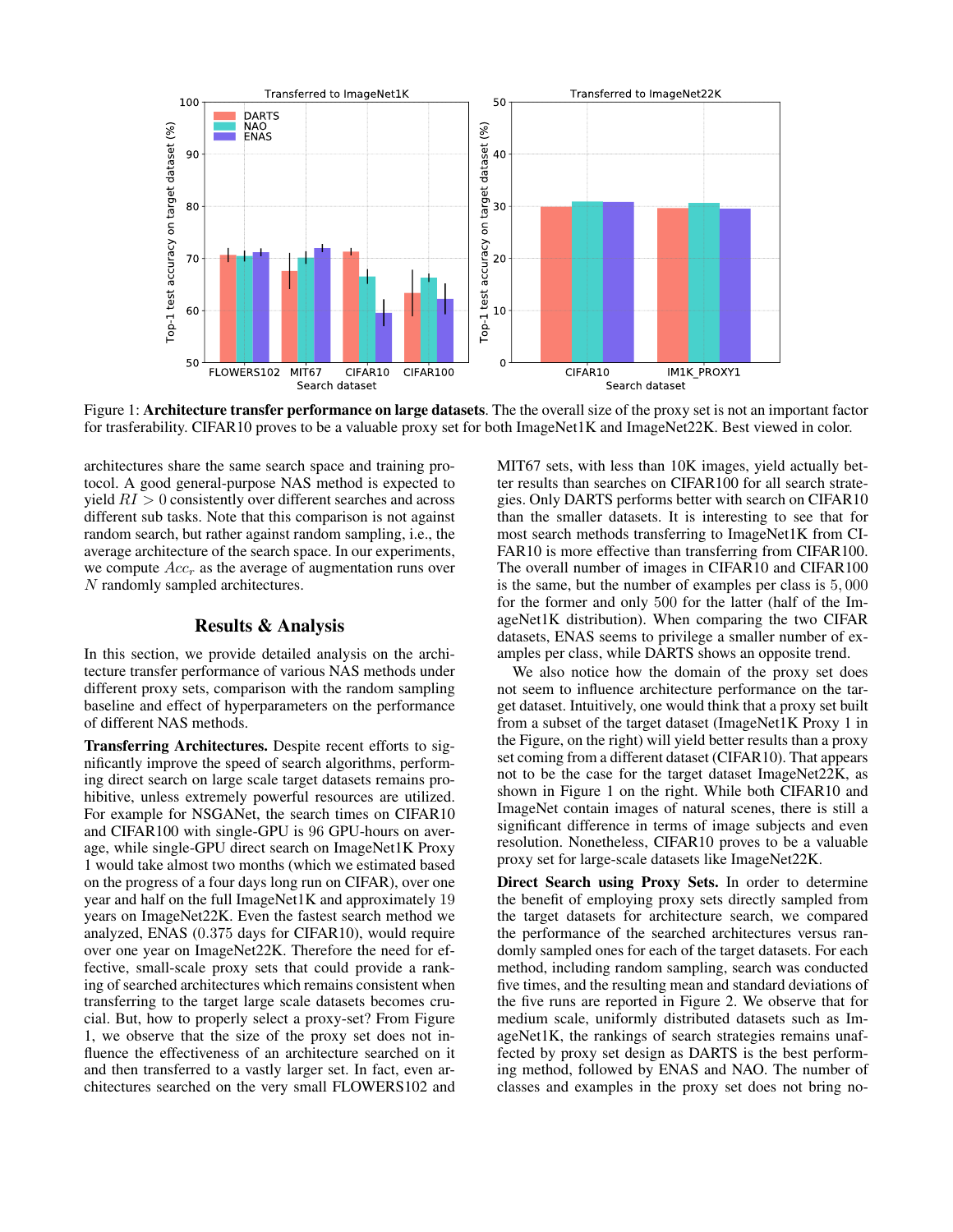

Figure 2: Direct search using proxy sets. Comparison of different NAS methods using sampled proxy sets from same target dataset. Methods lying in diagonal perform the same as randomly sampled architecture, while methods above the diagonal outperform it. We use total five proxy sets for ImageNet1K and three proxy sets for ImageNet22K. Best viewed in color.

ticeable improvements, as long as a minimum is guaranteed, as shown by the comparable results using Proxy 1, 2 and 3. Overall, random sampling of a reduced number classes when building the proxy set seems to provide better performance than keeping all the classes in the target dataset and reducing the number of examples per class (Proxy 5).

While analyzing the search for very large scale datasets with a skewed distribution (ImageNet22K), the design of proxy set has a large impact not only on the overall improvement, but also on the rankings of different NAS methods. ImageNet22K Proxy 1 results are significantly superior to all other proxies sampled from ImageNet22K for DARTS, ENAS and NAO, and better than random sampling. When searching on ImageNet22K proxies 2 and 3, the random sampling baseline becomes difficult to beat for all methods, and DARTS goes from being the top ranked to the bottom one. This underlines the importance of carefully selecting and designing the proxy set for reliable architecture search. Random sampling of a subset of classes while maintaining the number of images per class proves to be more beneficial, than trying to keep all classes represented in the dataset and eliminating a large portion of examples per class to maintain the search time practically feasible.

Architecture Transfer vs Proxy-based Direct Search. From the results reported in Figure 3, we can see that on average, transfer performance of architectures searched using completely different small datasets (e.g., MIT67, CI-FAR10) can perform similarly or even better than architectures searched directly on proxy target datasets. However, design of proxy sets has considerable impact on rankings of different NAS methods. From the Figure, we can see that for

NAO, using a small, unrelated small dataset as proxy provides consistently better results than the best possible proxy sampled from the target dataset, both for ImageNet1K and ImageNet22K. It is surprising to observe how well CIFAR10 works as proxy for ImageNet22k across all methods. Using CIFAR10 produces better results not only than proxy sets from ImageNet1K, but also better than proxy sets directly sampled from ImageNet22K. One would assume that using a subset of the target dataset for search would be beneficial, especially when the distribution across classes is significantly skewed as it is for ImageNet22K. The results of our experiments suggest that a small proxy set, different from the target dataset, albeit in the same general field (natural images classification) can lead the search process to find valuable architectures for datasets even at the scale of ImageNet22K: 14 million images. For reference, the state-ofthe-art published result on ImageNet22K is 36*.*9 Top-1 accuracy using a Wide Residual Network WRN-50-4-2 (Codreanu, Podareanu, and Saletore 2017), project Adam's network (Chilimbi et al. 2014) achieved 29*.*8%, whereas the architecture searched with NAO using CIFAR10 as a proxy yields 30*.*91 Top-1 accuracy.

Comparison with Random Sampling. We compare with randomly sampled architectures within the same search space to verify the effectiveness of each method for every augment runs. We want to emphasize that this comparison is not against random search, but rather against random sampling, i.e., the average architecture of the search space. We sample 5 architectures randomly from the search space and compare with the same number of architectures searched by each method. From the results in Figure 2 and Table 2 the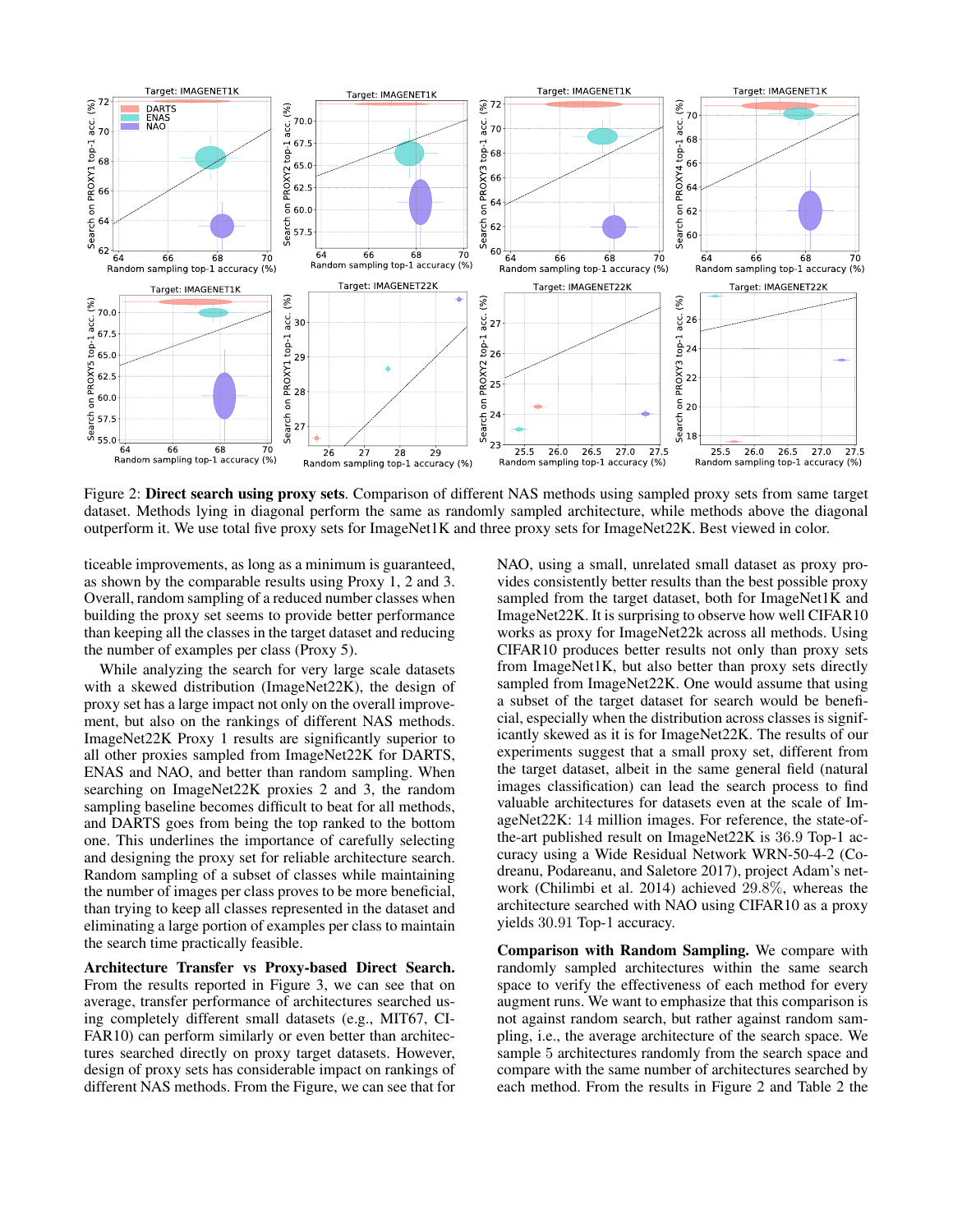

Figure 3: Architecture transfer vs Proxy-based direct search. Comparison of transfer performance with the best proxy-based direct search on ImageNet1K and ImageNet22K datasets. Methods lying in the diagonal indicate that transfer performance is similar to the direct proxy-based search, while methods above the diagonal outperform it. Best viewed in color.



Figure 4: Random Sampling. Standard deviation of top-1 accuracy over 30 runs increases with scale and diversity of datasets. Best viewed in color.

random sampling strategy proves to be a very strong baseline, confirming that the effect of a search strategy is less influential for final performance of a given architecture compared to accurately designing the search space. This effect becomes particularly evident when trying to transfer from a small proxy set to a larger one, especially when the number of examples per class varies significantly between proxy and target sets. This is the case for the transfer experiment between CIFAR100 and ImageNet1K, where the architectures learned by all search methods on CIFAR100, with the exception of NSGANet, perform significantly worse than the direct application of randomly sampled ones. Interestingly, CIFAR10 seems instead like a good proxy for transfer to all other target datasets, including ImageNet22K. To further analyze the effect of number of random sampled architectures, we sample 25 more randomly sampled architectures (total 30) on FLOWERS102, MIT67, CIFAR10, CI-FAR100 and ImageNet1K. The influence of search space design and the strength of the random sampling baseline becomes less important as the scale and complexity of the target dataset increases. The standard deviation around the average performance of 30 randomly sampled architectures expands as the scale of the target dataset increases and as the average accuracy decreases (see Figure 4). This trend signifies a larger opportunity for impact of the search strat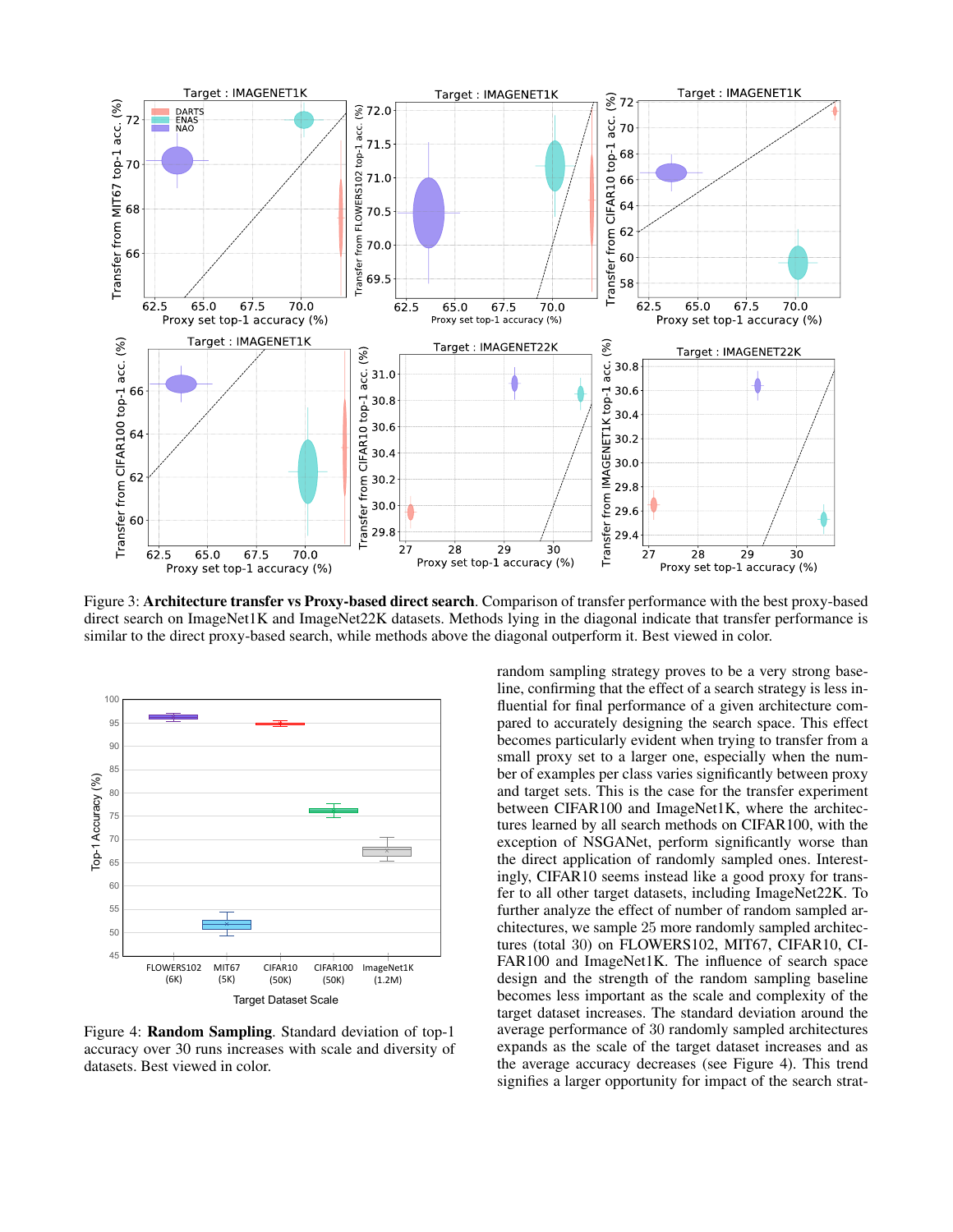Table 2: Relative improvement metric RI for various transfer experiments. S and T indicate the source set and target set respectively. Given its much longer search time, we did not perform NSGANet search on ImageNet1K proxies.

|             | S: CIFAR10  | S: FLOWERS102 | S: MIT67      | S: CIFAR10    | S: CIFAR100   | S: CIFAR10     | S: ImageNet1K  |
|-------------|-------------|---------------|---------------|---------------|---------------|----------------|----------------|
|             | T: CIFAR100 | T: ImageNet1K | T: ImageNet1K | T: ImageNet1K | T: ImageNet1K | T: ImageNet22K | T: ImageNet22K |
| NSGANet     | . .38       | $-9.16$       | $-7.02$       | 3.39          | 0.92          | $-0.72$        |                |
| <b>ENAS</b> | .42         | 6.12          | 4.84          | $-16.26$      | $-11.75$      | 6.16           | 1.62           |
| DARTS       | 1.01        | 6.57          | 0.89          | 5.93          | $-18.71$      | 3.06           | 2.03           |
| NAO         | $-0.89$     | 2.56          | 1.90          | 0.99          | $-2.68$       | 6.44           | 5.44           |

Table 3: Ablation studies on augmentation seed. Results show performance on two different augmentation seeds. The default value of augmentation seed is set to 2.

| <b>NAS Method</b> |                | CIFAR10 - ImageNet1K Transfer | ImageNet1K Proxy 1 Direct |                |  |
|-------------------|----------------|-------------------------------|---------------------------|----------------|--|
|                   | Aug seed $= 2$ | Aug seed $=$ 3                | Aug seed $= 2$            | Aug seed $=$ 3 |  |
| <b>NSGANet</b>    | 69.86          | 69.27                         |                           |                |  |
| <b>ENAS</b>       | 56.58          | 72.69                         | 69.40                     | 64.7           |  |
| <b>DARTS</b>      | 71.58          | 72.01                         | 71.89                     | 71.68          |  |
| NAO.              | 68.24          | 64.52                         | 64.98                     | 61.85          |  |
| Random Sampling   | ٠              | ٠                             | 70.45                     | 71.35          |  |

Table 4: Effect of number of cells on ImageNet1K. Results show performance with three different number of cells on ImageNet1K dataset. Increase in number of cells does lead to increase in performance.

| Experiment             | <b>NAS Method</b>  | Number of Cells |       |       |
|------------------------|--------------------|-----------------|-------|-------|
|                        |                    | 20              | 40    | 60    |
|                        | <b>NSGANet</b>     | 68.38           | 71.62 | 62.16 |
| $CIFAR10 - Imagenet1K$ | <b>ENAS</b>        | 56.58           | 72.5  | 72.55 |
| Transfer               | <b>DARTS</b>       | 71.58           | 63.75 | 53.98 |
|                        | NAO                | 68.24           | 63.87 | 58.54 |
| ImageNet1K Proxy 1     | <b>ENAS</b>        | 69.4            | 69.61 | 60.31 |
|                        | <b>DARTS</b>       | 71.89           | 70.04 | 60.6  |
|                        | NAO                | 64.98           | 67.32 | 52.45 |
| ImageNet1K             | Random<br>Sampling | 70.45           | 65.52 | 52.82 |

egy within the space for datasets that present a hard classification task, like MIT67, and/or large-scale datasets like ImageNet1K. As direct search on large scale datasets is basically intractable in practice, it also shows the importance of finding good proxy sets where search is feasible and performance gains transfer to the target dataset.

Effect of Hyperparameters. We conduct extensive ablation studies over the augmentation training hyperparameters in order to precisely determine the merits of search methods and choice of proxy set versus training protocols. Namely, we investigated augment results by varying seed (Table 3) and number of cells (Table 4). In general we observe that that the parameters of the training protocol have a larger impact on small datasets, but it fails to provide consistent improvements on large datasets, whereas the choice of an appropriate proxy set and search strategy are more relevant. From Table 3, it appears that ENAS is particularly sensitive to choice of augmentation seed, especially when transferring from CIFAR10 to ImageNet1K datset.

# Conclusions and Best Practices

We have presented the first extensive study on the design and transfer value of proxy sets for NAS at large scale across different search methods. We compared four standard search strategies on proxy datasets ranging from small (5K images) to large (384K images) and their transferability to very large scale target sets including for the first time ImageNet22K (14M images). The results of our experiments and ablation studies suggest the following set of best practices when choosing proxy sets. (i) The the overall size of the proxy set is not an important factor for trasferability. Reliably good search for large scale datasets can be performed on proxy sets even smaller than two order of magnitude with respect to the target ones. (ii) The domain of the proxy set does not seem to influence architecture performance on the target dataset. Transfer performance of architectures searched using different small datasets (e.g., MIT67, CIFAR10) can perform similarly or even better than architectures searched directly on proxies of target datasets (ImageNet1K and ImageNet22K). (iii) For proxy sets directly sampled from the target set, the random sampling of a subset of classes maintaining the same number of images per class is more beneficial than trying to keep all the classes from the target dataset and the reducing the number of examples per class. (iv) As the scale of target dataset increases, the choice of proxy set and search strategy matters more on the final augmentation performance on the target dataset than the training protocol and hyper-parameters setting. NAS methods showing similar performance on a source dataset (e.g., CIFAR10), produce largely different transfer performances to a large dataset (e.g. ImagenNet22K). (v) Random sampling remains a strong baseline to surpass, but the choice of the appropriate combination of proxy set and search strategy can provide significant improvement over it. In future, we plan to further study the transferablity from proxy sets of significantly different domains. We also believe that including the appropriate selection of proxy set in combination with a search strategy within a unified NAS framework can lead to not only efficient but also more effective NAS at large scale.

Acknowledgements. This research used resources of the Oak Ridge Leadership Computing Facility, which is a DOE Office of Science User Facility supported under Contract DE-AC05-00OR22725. It also used resources of the IBM T.J. Watson Research Center Scaling Cluster (WSC).

Disclaimer. ImageNet was used only for research purposes to allow benchmarking against prior results. The trained models in this work are not used for commercial purposes.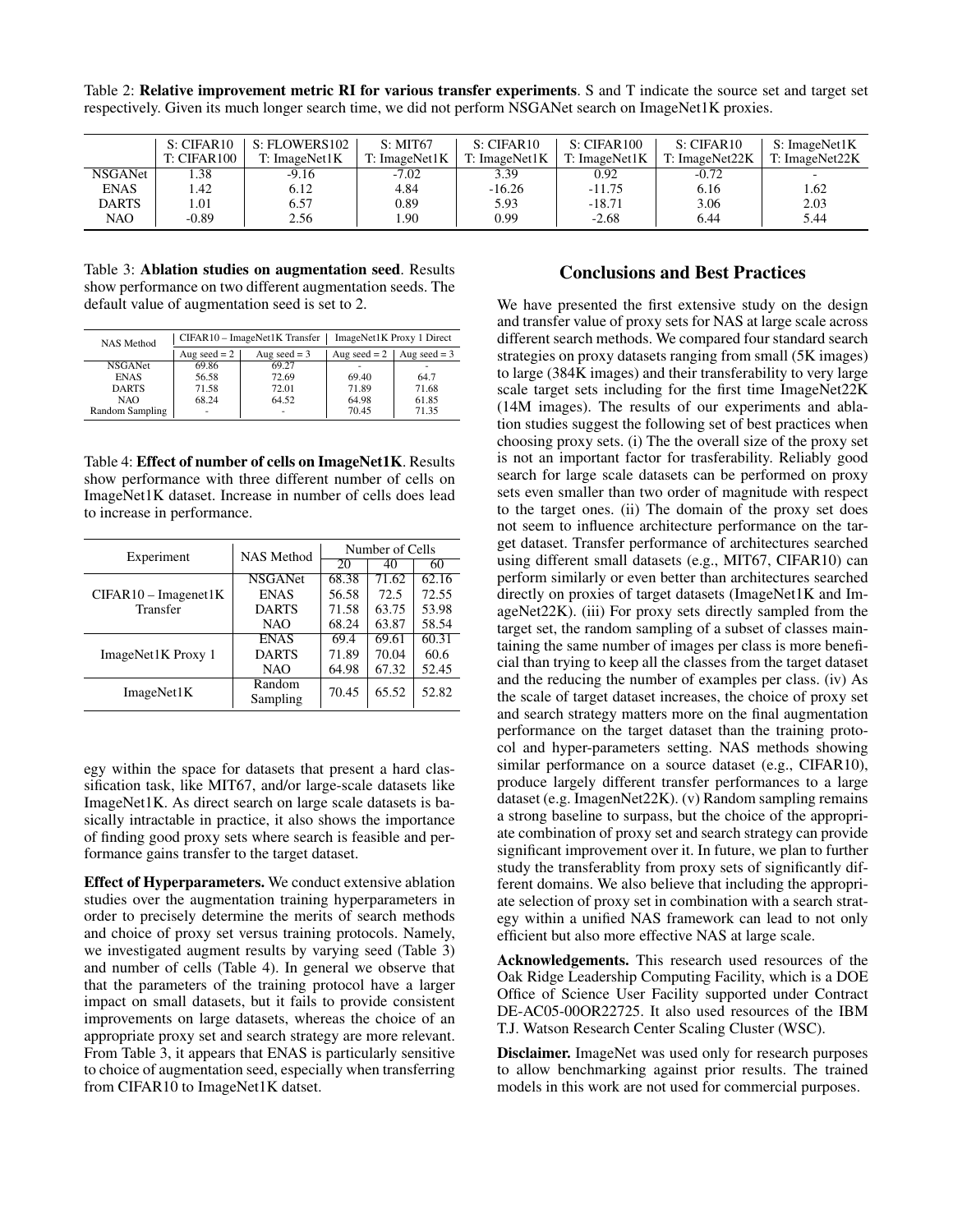# References

Baker, B.; Gupta, O.; Raskar, R.; and Naik, N. 2018. Accelerating Neural Architecture Search using Performance Prediction. In *ICLR Workshops*.

Bender, G.; Kindermans, P.-J.; Zoph, B.; Vasudevan, V.; and Le, Q. 2018. Understanding and Simplifying One-Shot Architecture Search. In *ICML*.

Borsos, Z.; Khorlin, A.; and Gesmundo, A. 2019. Transfer NAS: Knowledge Transfer between Search Spaces with Transformer Agents. *arXiv preprint 1906.08102* .

Brock, A.; Lim, T.; Ritchie, J.; and Weston, N. 2018. SMASH: One-Shot Model Architecture Search through HyperNetworks. In *ICLR*.

Cai, H.; Zhu, L.; and Han, S. 2019. ProxylessNAS: Direct Neural Architecture Search on Target Task and Hardware. In *ICLR*.

Chang, J.; zhang, x.; Guo, Y.; MENG, G.; XIANG, S.; and Pan, C. 2019. DATA: Differentiable ArchiTecture Approximation. In *Advances in Neural Information Processing Systems*.

Chen, Y.; Yang, T.; Zhang, X.; MENG, G.; Xiao, X.; and Sun, J. 2019. DetNAS: Backbone Search for Object Detection. In *Advances in Neural Information Processing Systems*.

Chilimbi, T.; Suzue, Y.; Apacible, J.; and Kalyanaraman, K. 2014. Project Adam: Building an Efficient and Scalable Deep Learning Training System. In *11th USENIX Symposium on Operating Systems Design and Implementation (OSDI)*, 571–582.

Cho, M.; Finkler, U.; Kumar, S.; Kung, D.; Saxena, V.; and Sreedhar, D. 2017. PowerAI DDL. In *arXiv preprint 1708.02188*.

Codreanu, V.; Podareanu, D.; and Saletore, V. 2017. https: //communities.surf.nl/artikel/achieving-deep-learning-training-inless-than-40-minutes-on-imagenet-1k-best-accuracy-and.

Deng, J.; Dong, W.; Socher, R.; Li, L.-J.; Li, K.; and Fei-Fei, L. 2009. ImageNet: A Large-Scale Hierarchical Image Database. In *CVPR*.

DeVries, T.; and Taylor, G. W. 2017. Improved Regularization of Convolutional Neural Networks with Cutout. *arXiv preprint 1708.04552* .

Dong, X.; and Yang, Y. 2020. NAS-Bench-201: Extending the Scope of Reproducible Neural Architecture Search. In *ICLR*.

Elsken, T.; Metzen, J. H.; and Hutter, F. 2019. Neural Architecture Search: A Survey. *JMLR* 20(55): 1–21.

Finkler, U.; Merler, M.; Panda, R.; Jaiswal, M. S.; Wu, H.; Ramakrishnan, K.; Chen, C.-F.; Cho, M.; Kung, D.; Feris, R.; et al. 2020. Large Scale Neural Architecture Search with Polyharmonic Splines. *arXiv preprint arXiv:2011.10608* .

Ghiasi, G.; Lin, T.; and Le, Q. V. 2019. NAS-FPN: Learning Scalable Feature Pyramid Architecture for Object Detection. In *CVPR*.

Krizhevsky, A. 2009. Learning multiple layers of features from tiny images. Technical report.

Kyriakides, G.; and Margaritis, K. 2020. The effect of reduced training in neural architecture search. *Neural Computing and Applications* .

Larsson, G.; Maire, M.; and Shakhnarovich, G. 2017. FractalNet: Ultra-Deep Neural Networks without Residuals. In *ICLR*.

Li, L.; and Talwalkar, A. 2019. Random Search and Reproducibility for Neural Architecture Search. In *Conference on Uncertainty in Artificial Intelligence UAI*.

Lian, D.; Zheng, Y.; Xu, Y.; Lu, Y.; Lin, L.; Zhao, P.; Huang, J.; and Gao, S. 2020. Towards Fast Adaptation of Neural Architectures with Meta Learning. In *ICLR*.

Liu, C.; Chen, L.-C.; Schroff, F.; Adam, H.; Hua, W.; Yuille, A.; and Fei-Fei, L. 2019. Auto-DeepLab: Hierarchical Neural Architecture Search for Semantic Image Segmentation. In *CVPR*.

Liu, C.; Zoph, B.; Neumann, M.; Shlens, J.; Hua, W.; Li, L.-J.; Fei-Fei, L.; Yuille, A.; Huang, J.; and Murphy, K. 2018a. Progressive Neural Architecture Search. In *ECCV*.

Liu, H.; Simonyan, K.; Vinyals, O.; Fernando, C.; and Kavukcuoglu, K. 2018b. Hierarchical Representations for Efficient Architecture Search. In *ICLR*.

Liu, H.; Simonyan, K.; and Yang, Y. 2018. DARTS: Differentiable Architecture Search. *arXiv preprint 1806.09055* .

Lu, Z.; Sreekumar, G.; Goodman, E.; Banzhaf, W.; Deb, K.; and Boddeti, V. N. 2020. Neural Architecture Transfer. *arXiv preprint 2005.05859* .

Lu, Z.; Whalen, I.; Boddeti, V.; Dhebar, Y.; Deb, K.; Goodman, E.; and Banzhaf, W. 2019. NSGA-Net: Neural Architecture Search Using Multi-Objective Genetic Algorithm. In *Proceedings of the Genetic and Evolutionary Computation Conference*.

Luo, R.; Tian, F.; Qin, T.; Chen, E.-H.; and Liu, T.-Y. 2018. Neural Architecture Optimization. In *Advances in neural information processing systems*.

Nayman, N.; Noy, A.; Ridnik, T.; Friedman, I.; Jin, R.; and Zelnik-Manor, L. 2019. XNAS: Neural Architecture Search with Expert Advice. In *Advances in Neural Information Processing Systems*.

Nilsback, M.-E.; and Zisserman, A. 2008. Automated flower classification over a large number of classes. In *2008 Sixth Indian Conference on Computer Vision, Graphics & Image Processing*.

Pham, H.; Guan, M.; Zoph, B.; Le, Q.; and Dean, J. 2018. Efficient Neural Architecture Search via Parameters Sharing. In *ICML*.

Quattoni, A.; and Torralba, A. 2009. Recognizing indoor scenes. In *CVPR*.

Real, E.; Aggarwal, A.; Huang, Y.; and Le, Q. V. 2019. Regularized Evolution for Image Classifier Architecture Search. In *AAAI*.

Russakovsky, O.; Deng, J.; Su, H.; Krause, J.; Satheesh, S.; Ma, S.; Huang, Z.; Karpathy, A.; Khosla, A.; Bernstein, M.; Berg, A. C.; and Fei-Fei, L. 2015. ImageNet Large Scale Visual Recognition Challenge. *IJCV* 115(3): 211–252.

Tan, M.; Chen, B.; Pang, R.; Vasudevan, V.; Sandler, M.; Howard, A.; and Le, Q. V. 2019. MnasNet: Platform-Aware Neural Architecture Search for Mobile. In *CVPR*.

Wang, N.; Gao, Y.; Chen, H.; Wang, P.; Tian, Z.; and Shen, C. 2019. NAS-FCOS: Fast Neural Architecture Search for Object Detection. *arXiv preprint 1906.04423* .

Wistuba, M. 2019. XferNAS: Transfer Neural Architecture Search. *arXiv preprint 1907.08307* .

Wu, B.; Dai, X.; Zhang, P.; Wang, Y.; Sun, F.; Wu, Y.; Tian, Y.; Vajda, P.; Jia, Y.; and Keutzer, K. 2019. FBNet: Hardware-Aware Efficient ConvNet Design via Differentiable Neural Architecture Search. In *CVPR*.

Xie, S.; Kirillov, A.; Girshick, R.; and He, K. 2019. Exploring Randomly Wired Neural Networks for Image Recognition. In *ICCV*.

Xie, S.; Zheng, H.; Liu, C.; and Lin, L. 2019. SNAS: stochastic neural architecture search. In *ICLR*.